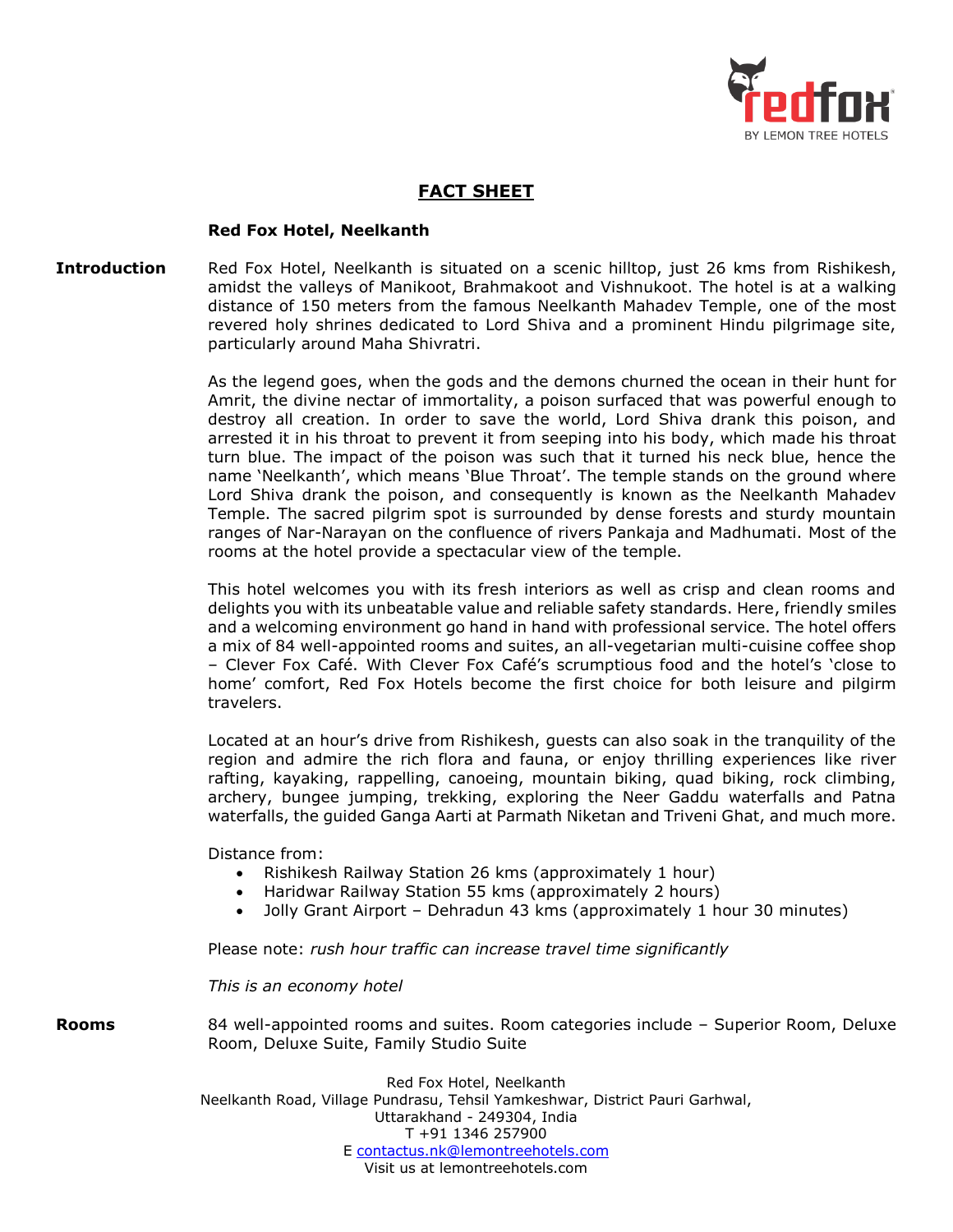

All rooms offer: High-speed WiFi • Working desk • Complimentary drinking water • Tea/coffee maker • Telephone with global direct dial and voice mail • LED TV • DTH Services • Mini fridge • Electronic safe

One specially designed room for differently abled guests.

- **Food and Beverage Clever Fox Café** serves a selection of all-vegetarian Indian, regional and continental preparations. It is a casual restaurant where guests can relax and enjoy a comfortable meal, nibble on a snack, or just unwind over a beverage of their choice.
	- **In-room dining**
- **Other Services 24x7 Front Desk** 
	- Travel assistance